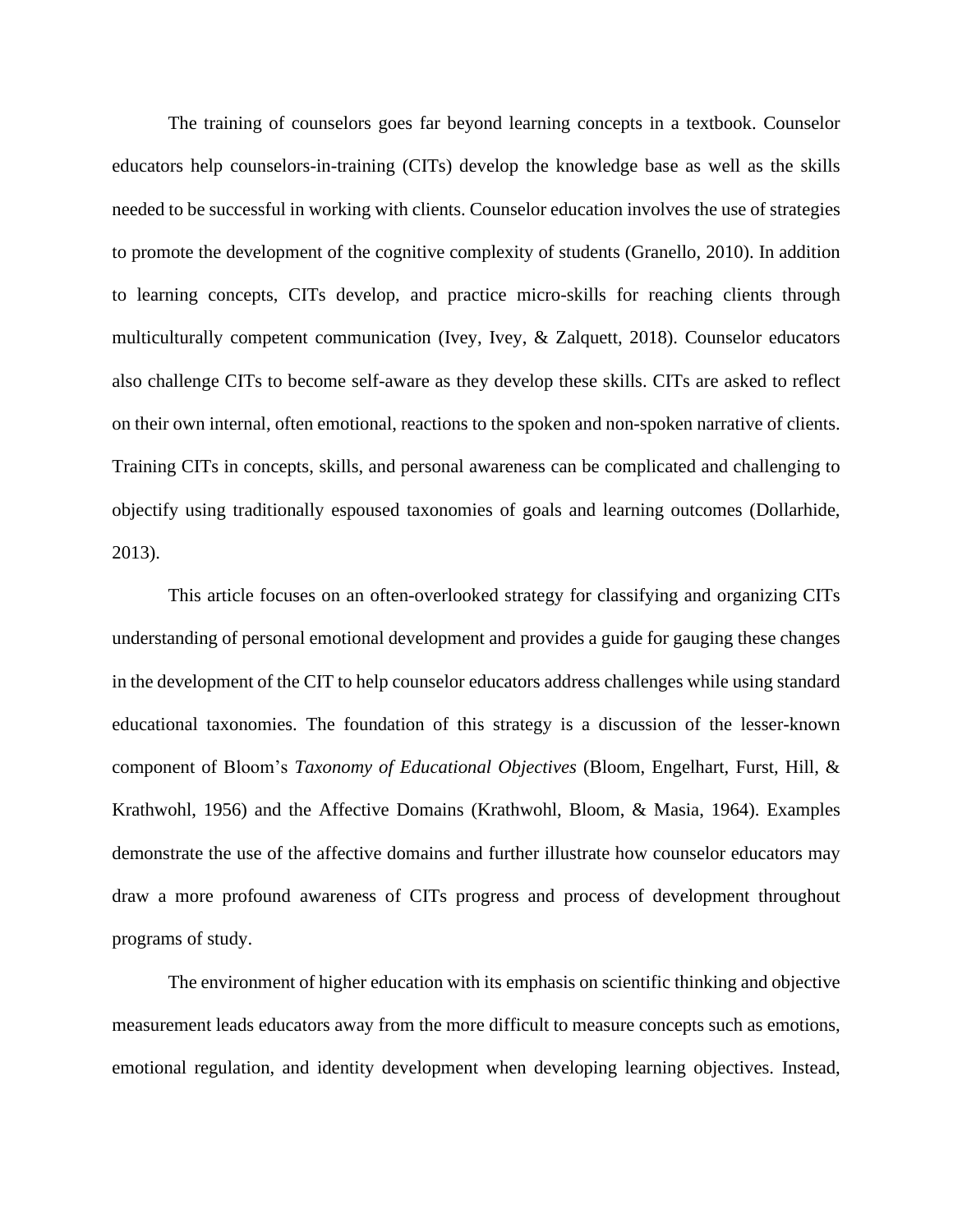educators are pushed towards the rubric-based, often cognitive, learning outcome more traditionally measured by Bloom's Taxonomy (Dollarhide, 2013). In counselor education, measuring the affective impact and CIT reaction can be done by observation. Further, observation relies on inference and subjectivity, and CIT self-reports may be offered through the lens of social acceptance (Akos, Wasik, McDonald, Soler, & Lys, 2019).

We may pause a video of a client session and ask the proverbial, "What were you feeling at that moment?" However, how can we classify the affective changes occurring in congruence with or dissonance with the cognitive complexity of the growing CIT? Understanding the affective context helps improve the education experience and, by extension, the experience of future clients. Being able to use affective domains in higher educational experience can improve learning opportunities for students (Quinlan, 2016).

There is empirical evidence for the benefits of using affective understanding in developing positive learning opportunities for students of disciplines outside of counseling. For example, Del-Ben et al. (2013) linked high academic performance in medical school to the quality of relationships and interest in the coursework, or positive affective influences, while "maladjustment to academic life, influenced by amotivation and excessive anxiety, qualify as the putative mediator between decreased IM (intrinsic motivation) and hindered cognitive performance" (p. 409). Support is vital to student persistence. Specifically, a sense of belonging and connection is one of the most significant protective factors against student attrition and is particularly relevant with atrisk students and multicultural considerations (Del-Ben et al., 2013; Hoskins & Goldberg, 2005; O'Keeffe, 2013). Further, caring staff is a primary reason why students select a school and helping students feel cared about may be the most crucial factor in assisting at-risk students with persistence (O'Keeffe, 2013). Why is this information important in counselor education? Using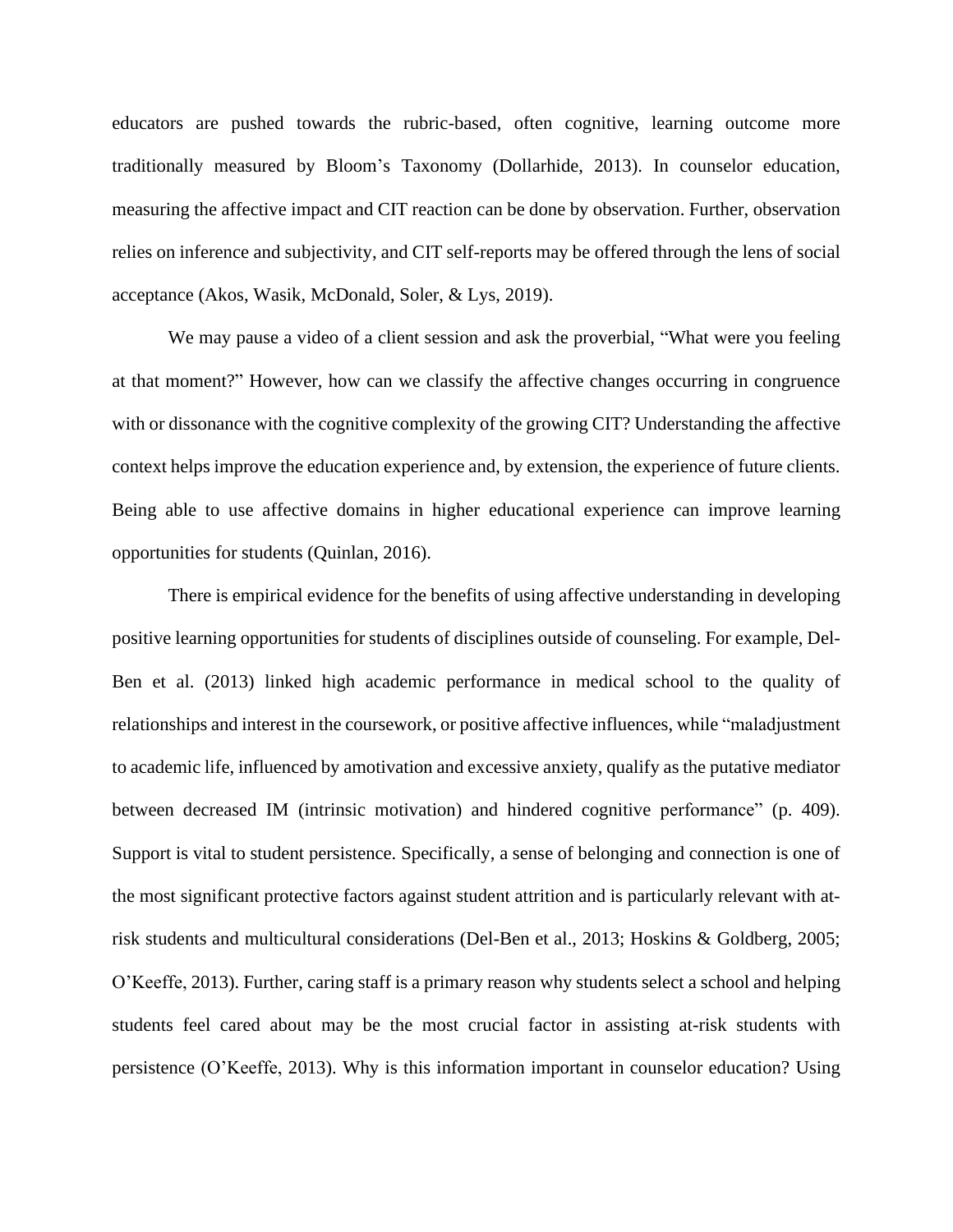research from these educational disciplines can help us develop the healthiest and most robust learning environment for our students. One way to support this environment is through consideration of how the student's emotional experience is part of the learning process.

## **Effect of Affect**

Affect influences both the motivation and engagement of students throughout the learning process (Del-Ben et al., 2013; Hoskins & Goldberg, 2005; O'Keeffe, 2013). This influence may explain the dramatic increase in the use of Motivational Interviewing (MI) in ever-expanding settings and applications, including education. While MI initially explored motivational conflicts that interfered with substance use treatment progress by addressing and resolving emotional considerations such as internal conflict and ambivalence (Substance Abuse and Mental Health Services Administration, 1999), we now see MI used across a variety of contexts. Since 2002, more than 25,000 articles and 200 randomized trials of MI have been published (Miller & Rollnick, 2013). Furthermore, MI principles have been generalized into numerous disciplines including medicine, dentistry, and more recently, education (Strait et al., 2012; Terry, Smith, Strait, & McQuillin, 2013). Addressing the emotional factors that impede or enhance motivation is something many counselor educators are familiar with in classroom and supervision environments.

Counselor educators face challenges in maintaining and improving student engagement, retention, and completion. CITs experience normative developmental difficulties, including fluctuations in motivation, self-esteem, anxiety, and other affective symptoms of psychological distress. Further, CITs may lack self-awareness, have limited experience, be deficient in theories and skill, and can be self-focused and so can have difficulty attending to client needs. CITs are generally highly motivated but worry about lack of knowledge, particularly when thinking about working with real clients with real issues (Nelson, 2013).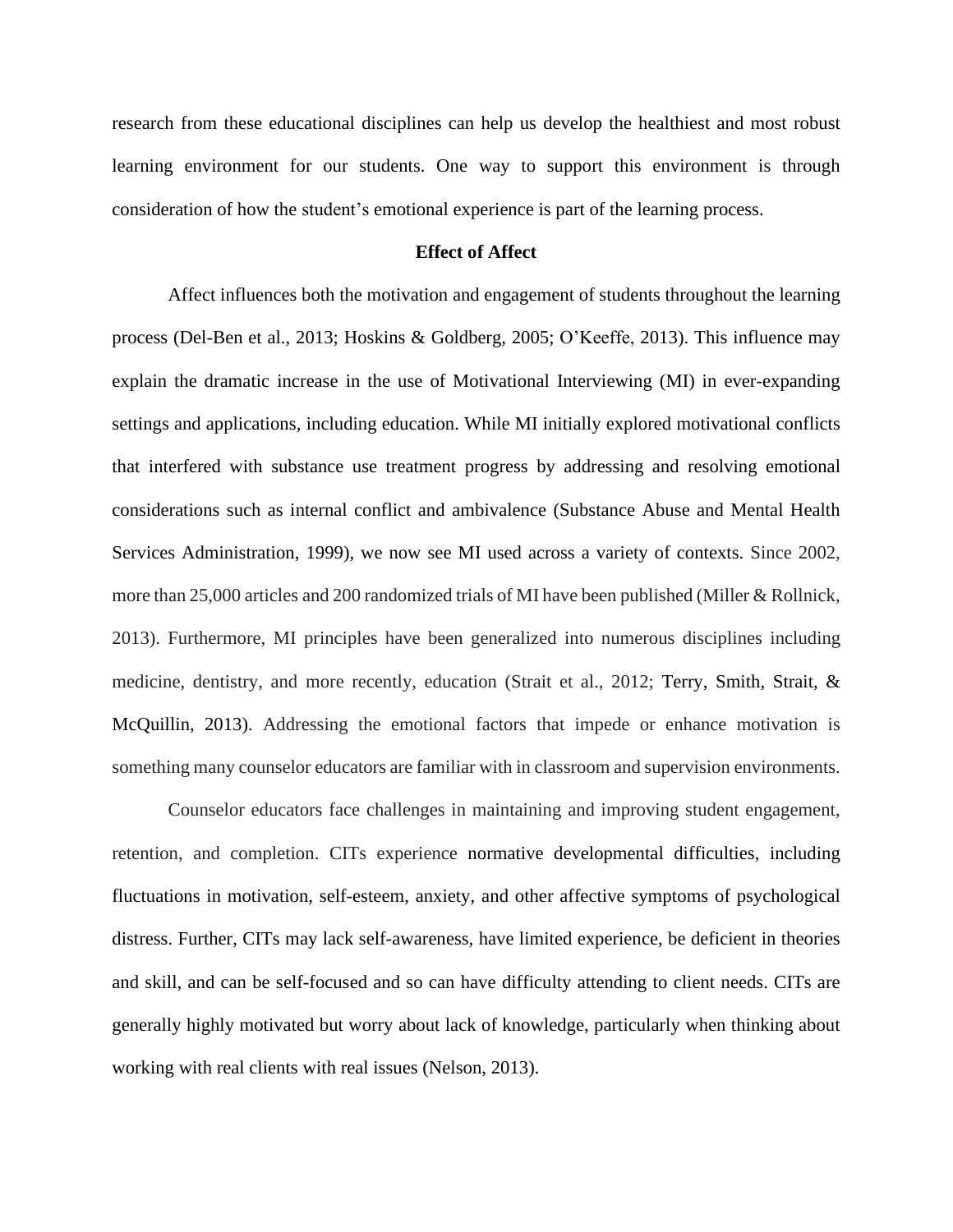One primary CIT developmental challenge is worry rooted in feelings of decreased selfesteem and security as CITs realize there is not one concrete right answer for each counseling circumstance (Choate & Granello, 2006; Jordan & Kelly, 2011). Students may be unable to effectively learn if the increased anxiety and decreased security and self-esteem are not addressed and at least partially resolved (Choate & Granello, 2006). Therefore, educators need to effectively assist students through these developmental affective hurdles to achieve higher levels of critical thinking capacity, according to Brewer and Brewer (2010). In education, we accomplish this through systems of pedagogical taxonomies.

#### **Taxonomies in Counselor Education**

Counselor education programs, like many other systems of pedagogy, rely on taxonomies or classification systems to assess knowledge and skills of counselors-in-training. These taxonomies often build on expectations put forth by the Council for Accreditation of Counseling and Related Educational Programs (CACREP; 2016) and require counselor educators to evaluate knowledge, cognitive complexity, skills, and dispositional behaviors of CITs. As pointed out by multiple researchers who are counselor educators (Dollarhide, 2013; Gibbons, Cochran, Springer, & Diambra, 2013), behavioral and cognitive taxonomies are not conflicting and routinely overlap in the manner of assessment selected for student learning outcomes. Educators regularly use Bloom's Taxonomy (Bloom et al., 1956) as a starting point for such an evaluation.

Bloom's (Bloom et al., 1956) Taxonomy, like Motivational Interviewing, was a revolutionary model. Interestingly, long before MI existed, Krathwohl and colleagues **(**1964**)** recognized and identified affective challenges that must be successfully navigated to move students forward in critical thinking development. In education, we often focus on cognitive domains to demonstrate learning. However, Bloom's affective domains may prove useful in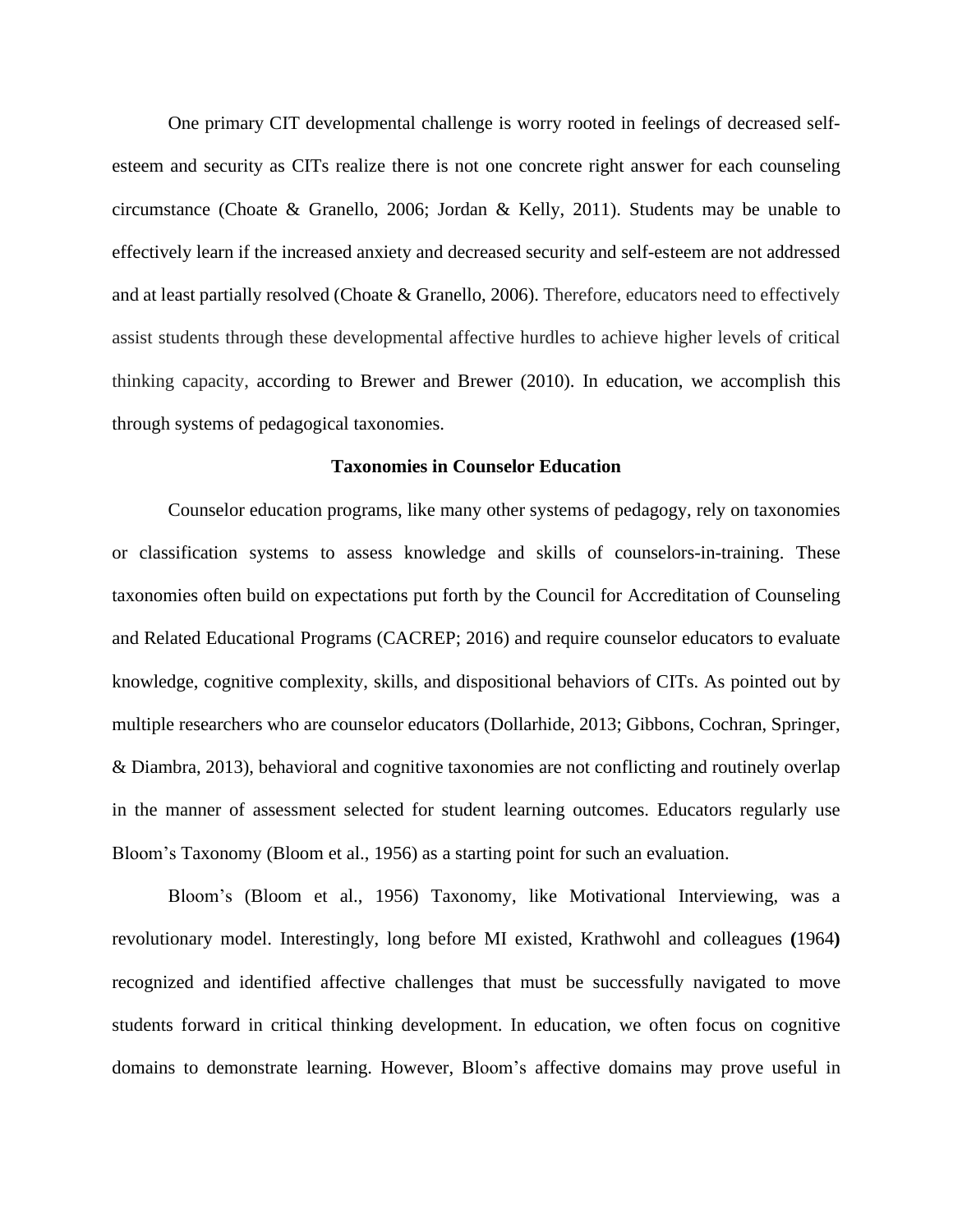conjunction with the better-known cognitive domains as a structure to assist educators in conceptualize student struggles and developing effective interventions to resolve CIT affective challenges to improve engagement, retention, and completion. It is essential to examine the domains in Bloom's taxonomy to determine the best fit for counselor education assessment or instructional purposes.

Bloom's (Bloom et al., 1956) Taxonomy was a model of systemic classification of cognitive operators to help instructors evaluate course materials and testing outcomes. Bloom worked with a team of like-minded educators from measurement backgrounds to develop a system that is known as Bloom's Taxonomy (Anderson et al., 2001). Bloom's(Bloom et al., 1956) original taxonomy provided a means to organize educational goals and discuss curricular evaluations more precisely. Bloom's Taxonomy "defines levels of understanding that start at a basic level of surface understanding and moves through a series of levels finishing with deeper or higher levels of understanding" (Spring, 2010, p. 327). Within the taxonomy, the more popular cognitive domain focused on the mental skills required to know, comprehend, apply, analyze, evaluate, and synthesize learning.

Krathwohl et al. **(**1964**)** extended the model further into the affective domain. The affective domain focused on growth in feelings or emotional skills needed to receive, respond, value, organize, and then internalize those now-valued ideas (Anderson et al., 2001; Clark, 2015). The psychomotor domain identified physical movement, coordination, and use of motorskills(Harrow, 1972; Odhabi, 2007). Bloom did not pursue the psychomotor domain further, although it is still relevant in some educational areas (Lynch, Russell, Evans, & Sutterer, 2009), and is mentioned here as a reference point only.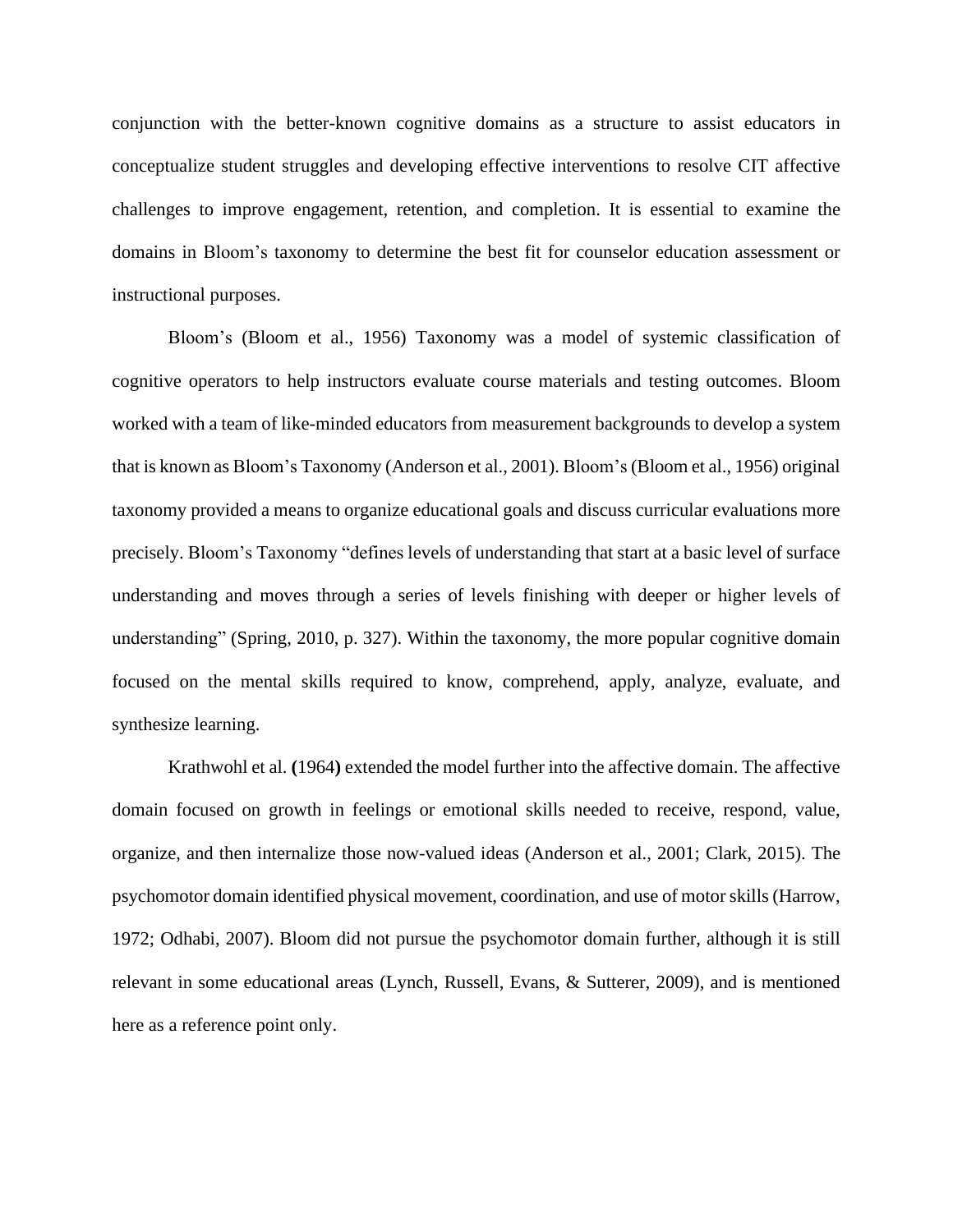Of the three domains, the cognitive area is best known because of well-accepted use in secondary and post-secondary education (Halawi, McCarthy, & Pires, 2009) and is a primary taxonomy used in counselor education (Dollarhide, 2013). If we follow the pathway of CIT identity development as a parallel process to human development, there are parallels for cognitive and affective development. Each of these elements changes across the lifespan and are not distinct from one another as they intertwine and influence each other across time. Counselor educators can deepen our understanding of the affective stages to further our evaluation of CIT development. Table 1 below shows Bloom's (Bloom et al., 1956) original taxonomy, the revised taxonomy (Krathwohl et al., 1964), along with the corresponding affective domain continuum (Krathwohl et al., 1964).

Table 1.

*Bloom's Original and Revised Taxonomy and Affective Domains*

| <b>Original Taxonomy</b> | <b>Revised Taxonomy</b> | <b>Affective Domain Continuum</b> |
|--------------------------|-------------------------|-----------------------------------|
| Evaluation               | Creating                |                                   |
| Synthesis                | Evaluating              | <b>Internalizing Values</b>       |
| Analysis                 | Analyzing               | Organization                      |
| Application              | Applying                | Valuing                           |
| Comprehension            | Understanding           | Responding to Phenomenon          |
| Knowledge                | Remembering             | Receiving Phenomenon              |
|                          |                         |                                   |

# **Bloom's Taxonomy Affective Stages**

Counselor educators are experts in recognizing the importance of affect and routinely train CITs to utilize interventions like MI to help clients overcome affective challenges including ambivalence and denial to achieve therapeutic goals (Doumas, Miller, & Esp, 2019; Torres, Frain, & Tansey, 2019). However, the concepts of development are not just used with clients. As counselor educators, we recognize affective challenges CITs face at various stages in development including those initial increases in anxiety and the corresponding declines in self-efficacy that can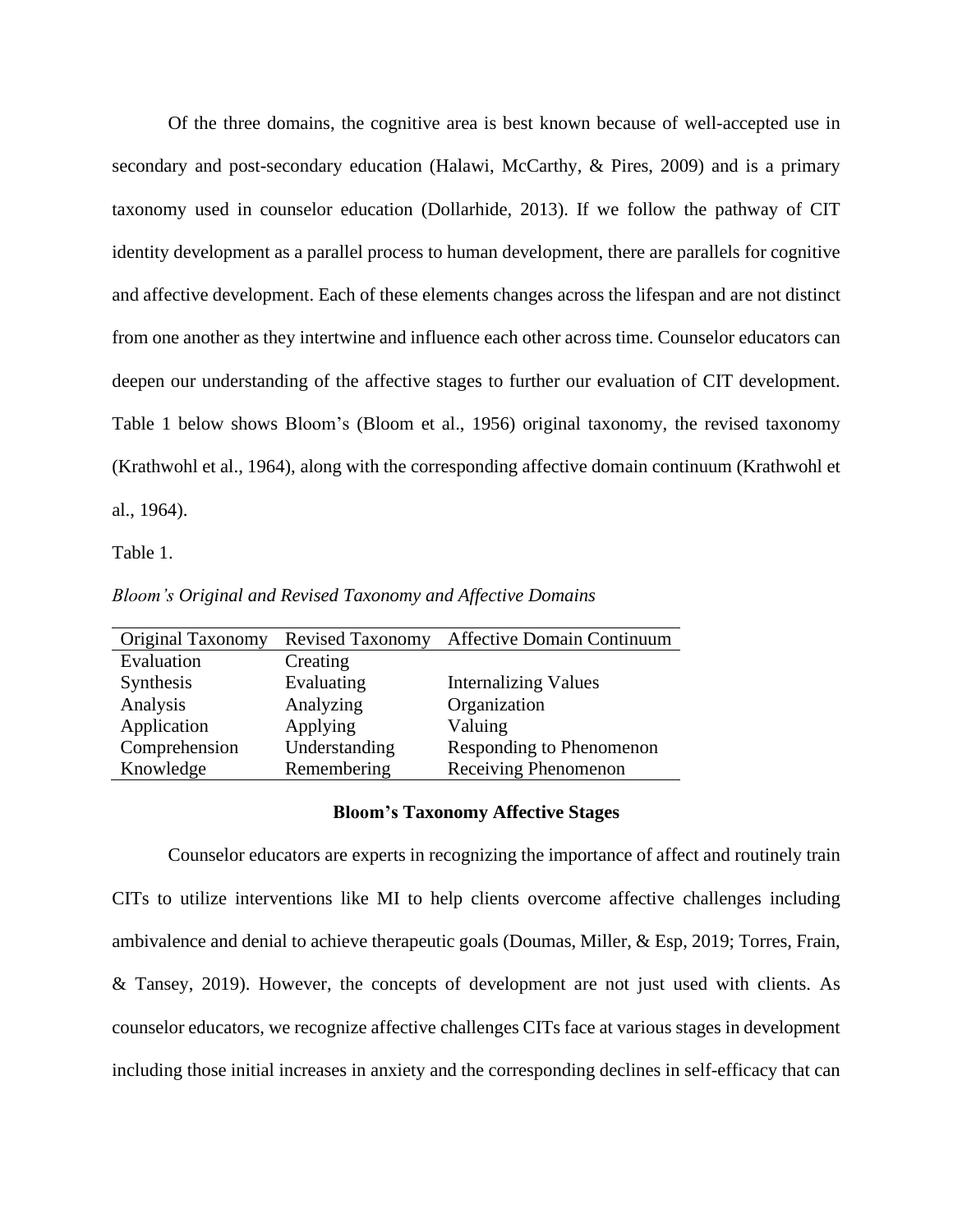cause significant distress to impair or even disable CIT performance (Author, 2013). Interestingly, despite expertise and emphasis on affect, counselor educators have largely forgotten Krathwohl and colleagues' (1964) affective domains that correspond and compliment Bloom's cognitive domains already widely utilized in counselor education.

The affective domain consists of stages including (a) receiving phenomenon, (b) responding to the phenomenon, (c) valuing, (d) organizing, and then (e) internalizing values (Krathwohl et al., 1964). Ultimately, learning to be a professional counselor entails the development of a new identity as the counselor. This transformative learning requires changes in the student's worldview through the receipt and internalization of new phenomena (Anderson et al., 2001). The first stage of the affective domain, receiving phenomena, represents initial affective involvement of the students as they become willing to learn or demonstrate readiness to learn. Receiving phenomena reflects the student's interest in and attention to a new piece of information and corresponds with the cognitive domain elements of knowledge or remembering (Savickienė, 2010). An example of this level entails introducing CITs to the facilitative skills in a manner that allows them to be receptive to breaking down the counseling conversation into distinctive communication components.

The second stage, responding to phenomena, requires the student to take some initiative and participate in or engage with the information and corresponds with the cognitive domain elements of comprehension or understanding. Examples of responding to phenomena include engaging with constructs through discussion, presentation, class activities, and so forth (Savickienė, 2010). Keeping with the standard of the facilitative skill, CITs begin to let go of awkwardness about the use of skills and alter their practices through the accurate and inaccurate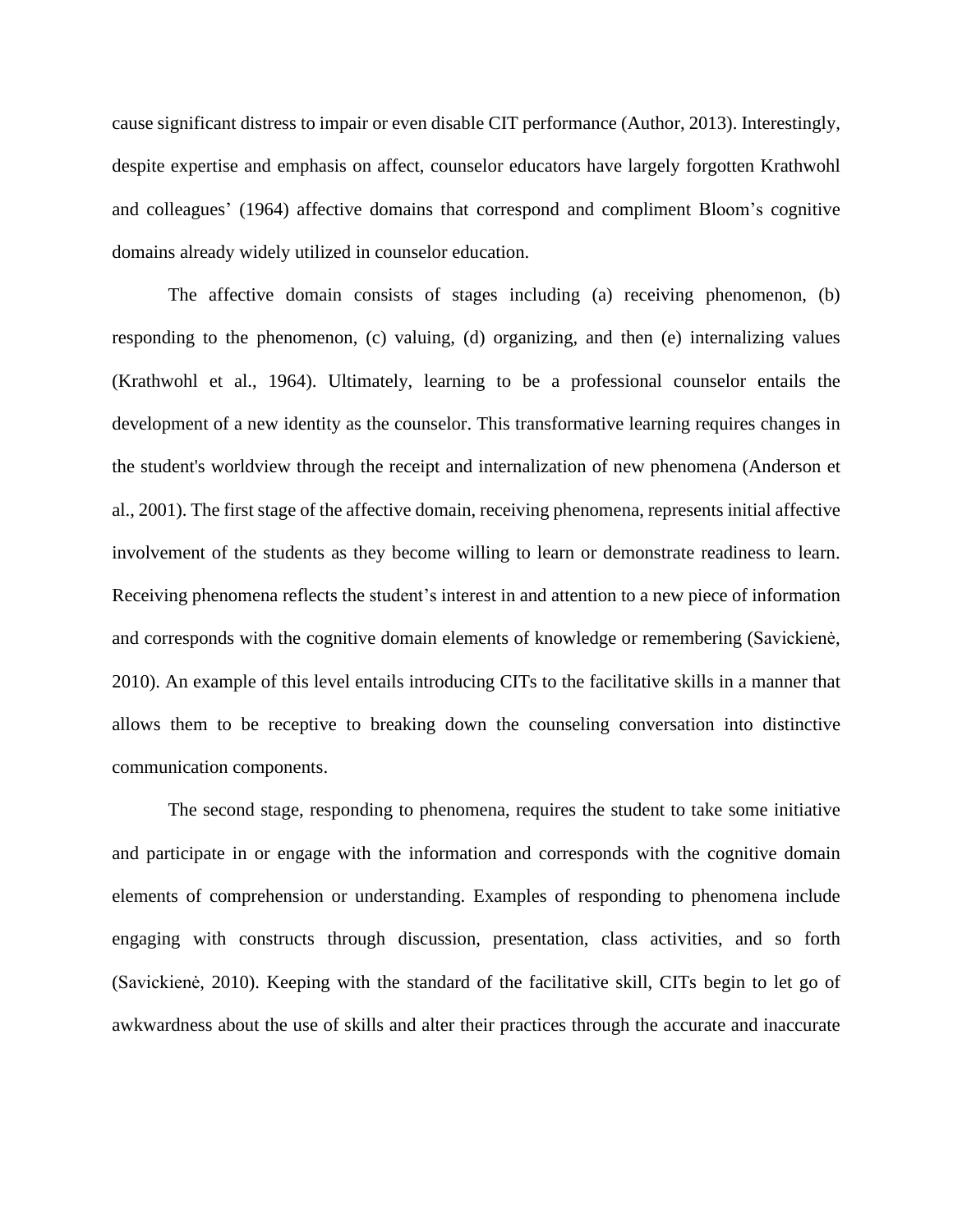use of the skills. In other words, they take risks and engage in new ways of speaking, listening, and understanding.

The next stage, valuing, carries more responsibility for the developing CIT. The valuing step includes not merely engaging with the information, but finding intrinsic value and personal meaning in its presence (Savickienė, 2010). Valuing in the affective domains corresponds with the application or applying from the cognitive areas. Like its predecessor, valuing requires much more of the student. Not only does the student develop meaning-making skills, but also this process initiates a fundamental shift in the CIT's worldview.

As the shift in worldview occurs, the CIT now takes action based on this new paradigm of thought. For example, a student challenged in a multicultural course may receive information on types of privilege, including race-based or gender-based occurrences, struggle with whether to accept these constructs inherent within unearned rights and opportunities, and eventually, move towards adjusting future interactions and interpretations based upon this new knowledge. CITs need to be not only able to assimilate multicultural awareness through the rote application but also accommodate the internal value system to gain genuineness in the effort to be multiculturally competent. The movement through reception, consideration, rejection/shame, pseudo-adoption, and integration is often intensely emotionally laden for the CIT (Dollarhide, 2013).

As previously mentioned, support is vital for student persistence during challenging affective experiences and especially where there are multicultural implications (Del-Ben et al., 2013; Hoskins & Goldberg, 2005; O'Keeffe, 2013). Developing cultural humility is an emotionally challenging developmental transition. Consequently, this may be an appropriate place to utilize both the cognitive and affective domains. Using both areas together can assist counselor educators in anticipating and identifying affective challenges to provide adequate support, caring feedback,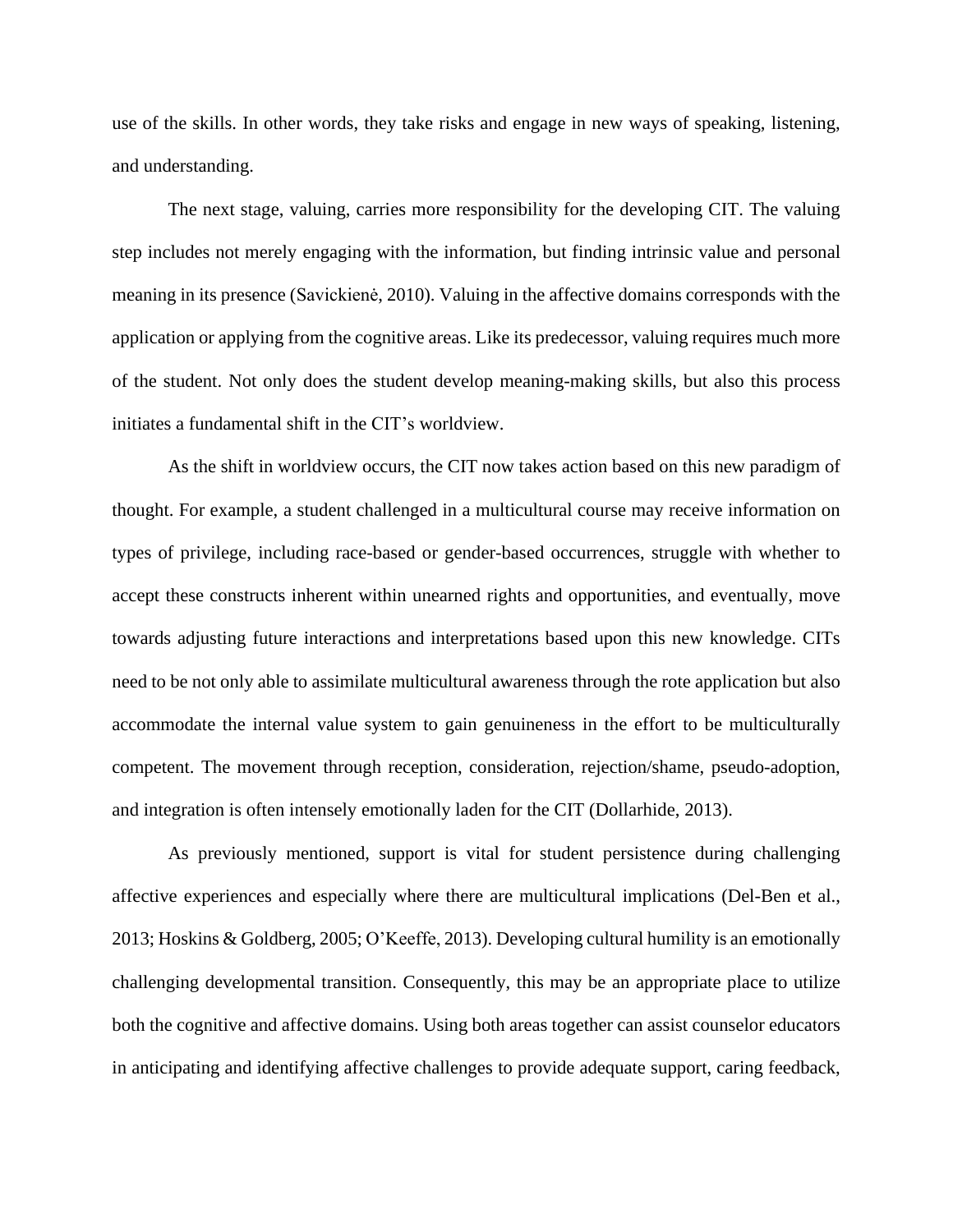and mastery experiences to help students reduce anxiety, increase self-efficacy, and successfully overcome affective challenges and roadblocks to success (Nelson, 2013).

The fourth stage of the affective domain, organization, involves prioritization of the value of educational elements based on the meaning or purpose of the information and corresponds with analysis or analyzing in the cognitive domain (Savickienė, 2010). CIT's existing paradigms, including personal and counselor identity, evolves and influences future decisions and knowledge acquisition. CIT's learn to observe self and others in the here and now, listen to understand the client, apply theoretical knowledge, and use necessary relational skills. From an educational perspective, these factors are perhaps best labeled as intent (Ivey et al., 2018).

Finally, internalizing values is the most sophisticated stage of the affective domain and corresponds with the cognitive domain elements of synthesis and evaluations. Internalizing involves the CIT's consistent application of newly emerging values over a period in a manner that reflects the internalization of those values (Savickienė, 2010). For many CITs, the experiences during an internship in the field provide challenges needed to test what is known and not known about the counseling process, and to emphasize the need for continual learning. Internalizing is a life-long process, ever changing as life experiences change (Dollarhide, 2013; Granello, 2010).

With an emphasis on integration and utility, the affective domain seems an excellent fit for many types of educational settings. This right fit may especially be true in counselor education since clinicians already understand the importance of affect. Therefore, it seems natural for counselor educators to utilize an effective tool that is already available and designed to complement the cognitive domains of Bloom's Taxonomy. Lynch et al. (2009) posited, "It is evident that the cognitive and affective domains address very different aspects of a student's education" (p. 49) while reminding educators that there is overlap in the two domains and "synergy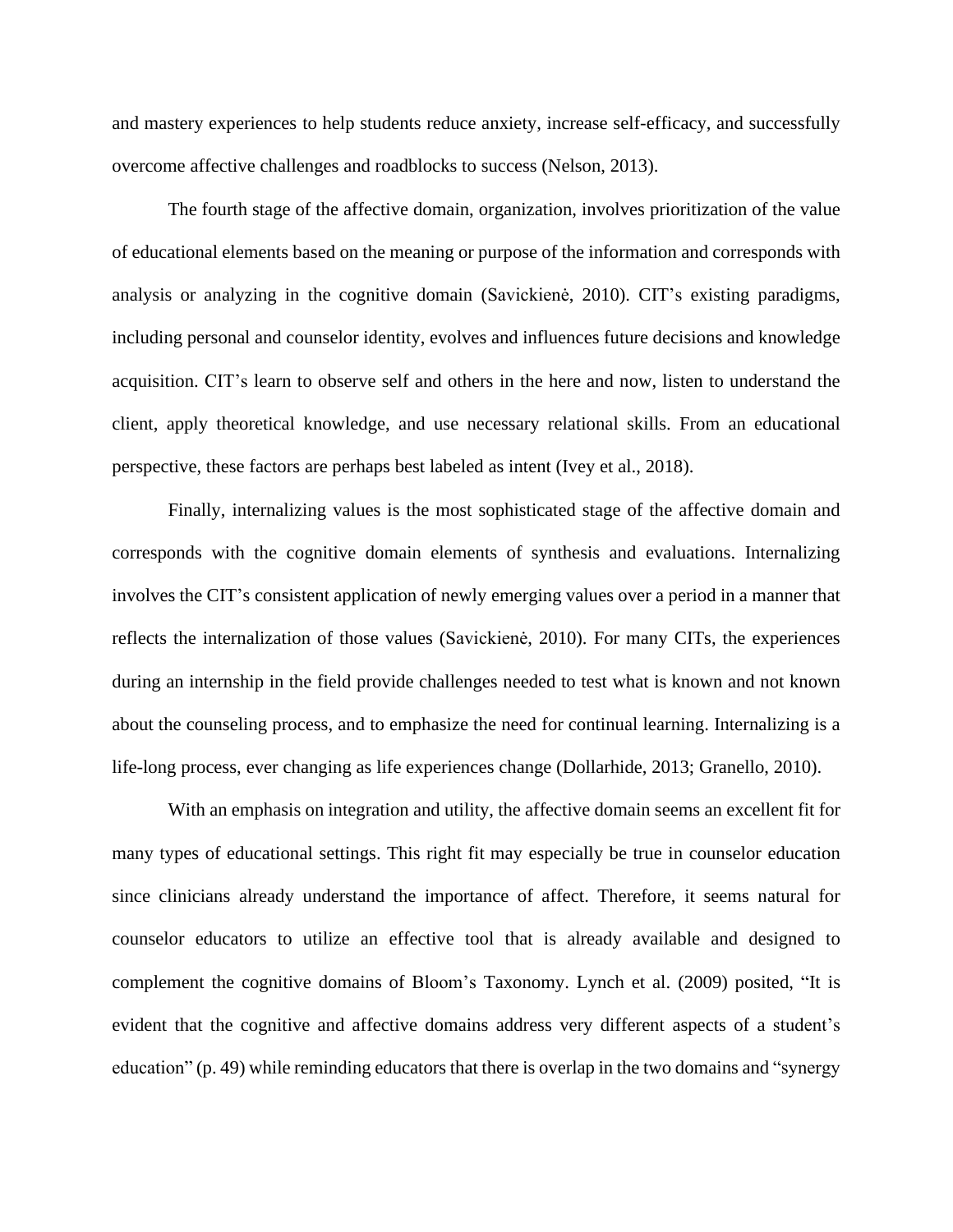among the two domains throughout all levels" (p. 49). Lynch and colleagues (2009) concluded that the affective and cognitive domains are complementary. Growth along one area supports growth along with the others. As we "challenge them to think more deeply about real problems, and thereby lay a foundation for more holistic development throughout their careers" (Lynch et al., 2009, p. 52).

# **Applications within Counselor Education**

The literature on the use of the affective domains is sparse because of the long-standing focus on assessing education from a cognitive perspective. However, the importance of overcoming affective challenges while developing an identity as a professional counselor is well established. For example, Veal, Bull, and Fitzgerald Miller (2012) identified that anxiety and limited socialization leads to declines in academic performance. The authors stressed the importance of achieving a balance between stressors and protective factors as being critical to persistence, especially for ethnically diverse graduate students, saying:

Stressors were circumstances or events that caused students to feel anxious, lacking control. These emotions were most evident when students felt isolated or invisible or where their needs were not addressed. Students felt they did not fully commit to their academic studies during these times. (Veal et al., 2012, p. 324)

As previously mentioned, numerous educational points may be best suited to the use of these strategies, including cultural challenges in coursework and field experience opportunities when working with actual clients. Both examples often involve a spike in anxiety and a lack of control and may be a particularly important place for utilizing the affective domains. Dollarhide's (2013) action research on the application of affective domains in a multicultural classroom is a prime example of the efficacy of including affective domains with cognitive domains in teaching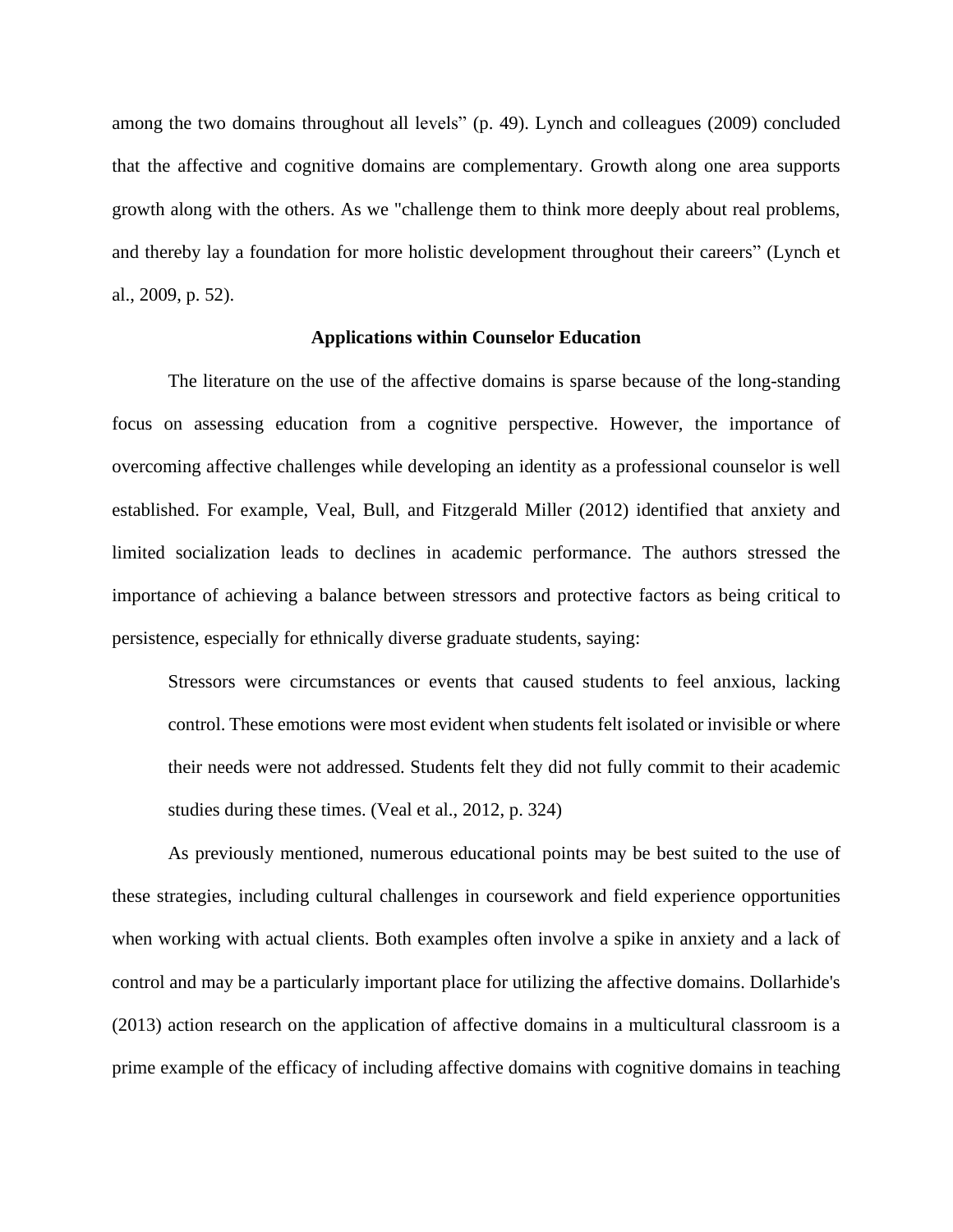and assessment. Adding to that line of research, Nelson (2013) reported that CITs with positive attitudes tend to report higher self-efficacy and less anxiety than their peers with poor outlooks. Because CIT values and attitudes have a substantial influence on self-efficacy, performance anxiety, and how well the CITs navigate the transitional challenge of actually starting to practice counseling, assessing values and attitudes may be a part of the early practicum experience. Multicultural competencies, practicum, and facilitative skill development seem to be practical applications of the model, given the high emotional load of each of these courses and the corresponding increased need for support and inclusion (Del-Ben et al., 2013; Hoskins  $\&$ Goldberg, 2005; O'Keeffe, 2013; Veal et al., 2012). Dollarhide (2013) challenges counselor educators to think not only about every course as an opportunity for affective applications but also to use them in every class meeting.

Another particularly relevant application of the affective domains could be in assessment and appraisal courses may not be as exciting to students as other classes. When we follow the affective domain model, we begin with the buy-in or receiving stage. By reframing apparent "dread" of course and content, into "ways I may facilitate more reception to learning this material," we remove our value-biases. To include the affective domains in our teaching strategies, we can take several steps. Before distributing the syllabus, we can ask the CITs to identify concerns about taking a course on appraisal. We then list their responses on the board or PowerPoint. We can identify commonalities and then unique ideas. After addressing these affective concerns, we can then distribute the syllabus, and proceed to match CACREP objectives and course assignments to the list of concerns. This exercise that allows students to outline hopes and fears before receiving the syllabus attends to both affective and cognitive needs in the learning environment.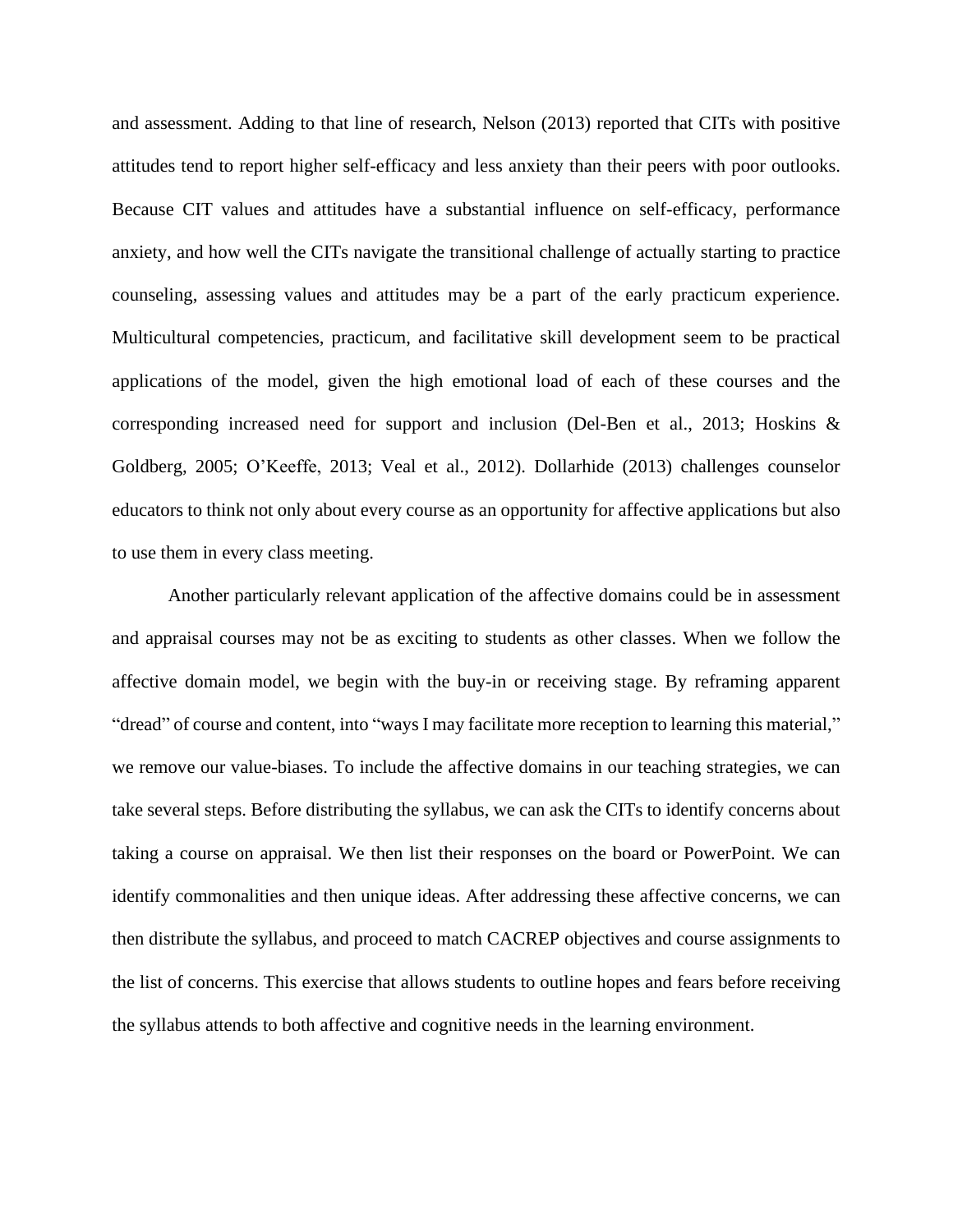Another example from our experiences includes teaching diagnostic processes to CITs, who may see little or no value in using a diagnostic system since counseling is rooted in a wellness model. Again, before distributing the syllabus, we can start with statistics about the number of adults, and youth who experience mental illness in any given year. We would then ask where does this 20% of the population live? To whom are they related? Where do they work and go to school? This information-gathering activity is part of the receiving stage of Bloom's Taxonomy. To shift a class into the next step, responding, we can assign readings on stigma and ask that they use the article to identify types of mental illness stigma in the media, on campus, and even within their counseling program. This activity stimulates reactions to a new level of significance about mental illnesses and connects the cognitive understanding of diagnosis with an affective understanding of stigma.

### Table 2.

| <b>Affective Continuum</b> | Task(s)                                                            |  |
|----------------------------|--------------------------------------------------------------------|--|
| Receiving                  | Students hear faculty describe dispositions conducive to the       |  |
|                            | successful navigation of a counselor education program and the     |  |
|                            | effective practice of counseling                                   |  |
| Responding                 | Students identify situations where dispositions are or will be     |  |
|                            | essential to program or counseling success; identify the           |  |
|                            | dispositions involved in real situations                           |  |
| Valuing                    | Students demonstrate proper dispositions in counseling             |  |
|                            | performance and interpretation of tasks; commit to them            |  |
| Organization               | Students lead by example in the application of proper dispositions |  |
|                            | in complex situations and with faculty, students, and other        |  |
|                            | professionals; inspire professional attitude in colleagues and     |  |
|                            | clients                                                            |  |
| Internalizing              | Students develop and implement a consistent expectation of         |  |
|                            | proper professional manner within the counseling program and       |  |
|                            | practice extends to others with whom cooperation is necessary      |  |

*Addressing Student Dispositions through the Affective Taxonomy*

Using the affective domains is congruent with the integration of knowledge and skills necessary for professional counselor identity development and the need to successfully navigate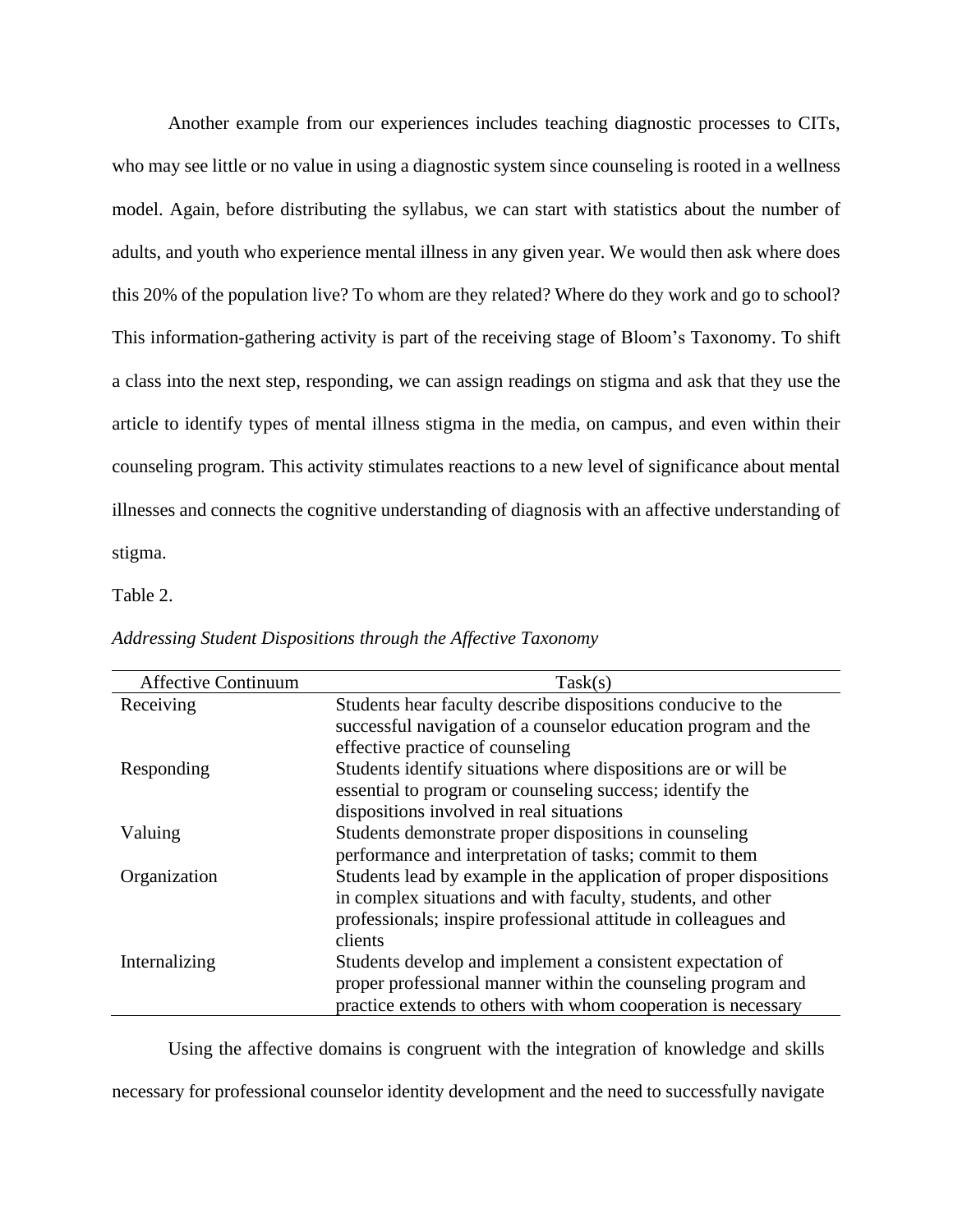corresponding affective challenges along the way. Another illustration from counselor education practices entails how to use the affective domains when addressing dispositions in counselor education. CACREP 2016 standards "require that graduates demonstrate both knowledge and skill across the curriculum as well as professional dispositions" (CACREP, 2016, p. 2). Table 2 shows how the Affective Taxonomy can address dispositional considerations throughout a counselor education program.

The table provides a point of reference for the development, of not only class experiences but also learning outcome assignments and syllabi. There are multiple opportunities to use these affective domains concurrently with traditional cognitive domains to provide a best practice experience for CITs.

### **Future Research**

There is a multitude of possibilities for conducting future research using the affective domains in counselor education. Existing areas of research already using the cognitive domains could be expanded to include the affective domains. However, developmental transitions where CITs experience significant affective distress, particularly high levels of anxiety and corresponding decreases in self-efficacy and performance, may be particularly useful areas to explore utilizing the affective domains in conjunction with the cognitive domains. Further, we offer three more possibilities here: application in e-Learning, use of complementary language and constructs in contemporary practices, and finally, how cognitive and affective domains converge in the classroom.

First, Halawi et al. (2009) stated, "Although researchers have used Bloom's taxonomy to evaluate students' learning in a traditional environment, they have not exhaustively investigated it in an e-learning setting" (p. 374). However, Halawi et al. (2009) also concluded, "from the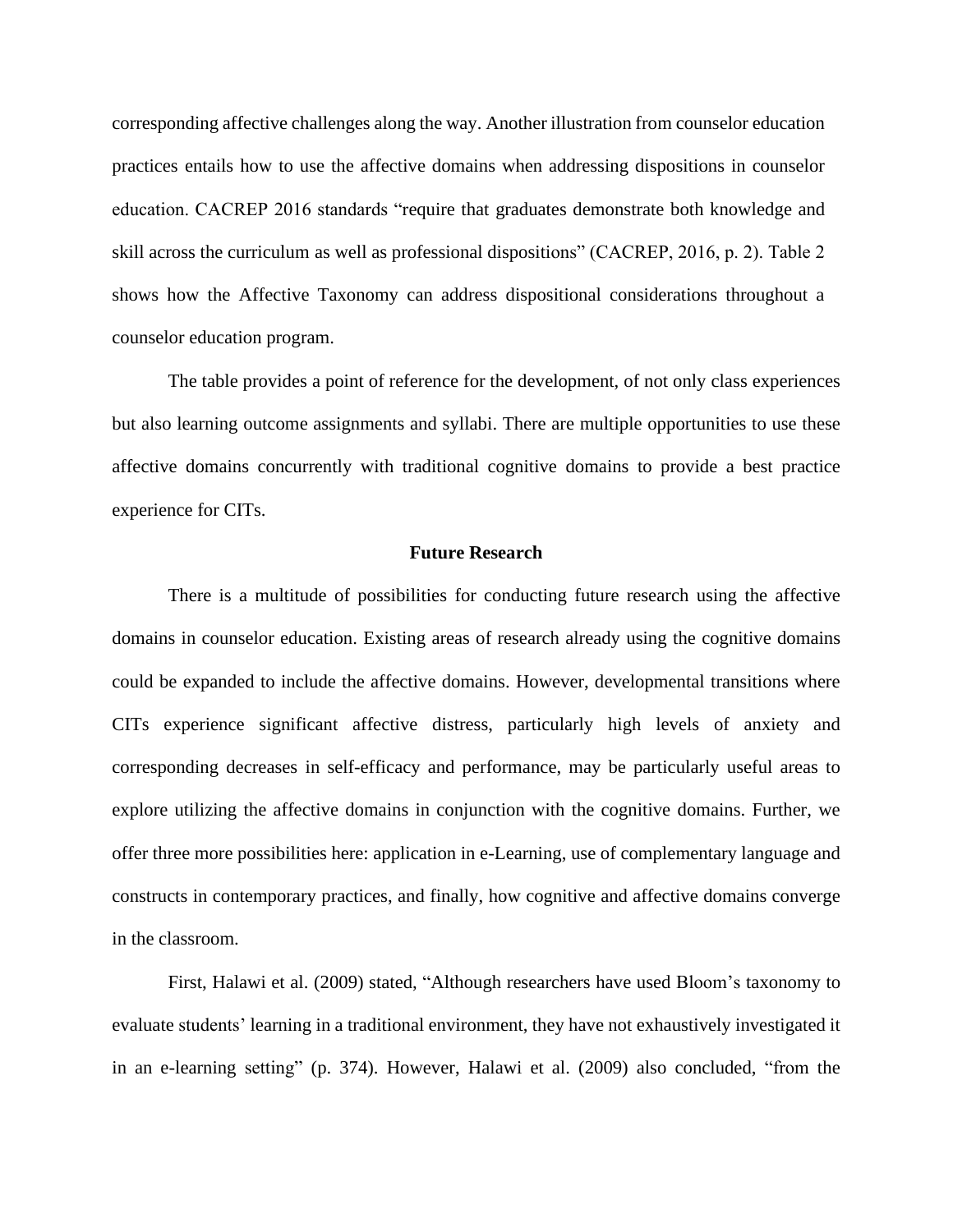perspective of Bloom's taxonomy, e-learning is an effective learning tool" (p. 378). Using both the Cognitive and Affective Taxonomies to evaluate e-Learning courses and outcomes could be a particularly useful area to explore in counselor education. Given the need to make online learning as engaging as possible and the preparation equivalent of face-to-face learning, mindful incorporation of affective exercises, challenges, and experiences, in combination with an assessment of these design elements, is essential. Utilizing the affective domains may help educators identify potential affective problems at critical developmental transitions where affective distress is likely to intervene quickly and effectively. Identifying potential areas or times of vulnerability can be particularly useful in online classes since developing a sense of belonging and support can be more complicated than in face-to-face learning. Consequently, faculty awareness and quick intervention could reduce online attrition since helping students feel cared about may be the most crucial factor in assisting at-risk students with persistence (O'Keeffe, 2013).

Another thread for research could be to explore counselor educator use of language to describe what may also be called movement in the affective domain. Clarity across terms whether labeling a specific as engaging in an affective stage such as responding to learning, could help expand our theoretical foundations and push our educational assessment systems beyond cognitive skills acquisition. Research into how best to language these domains in counselor education activities could involve qualitative inquiry, assessment of behavioral scenarios, or perhaps a Qsort methodology.

The last suggestion for a line of inquiry is how the affective "valuing" domain correlates with the "applying" cognitive domain when CITs initially engages in client work during skills classes, practicum, and internship. Such an investigation might provide a useful tool to help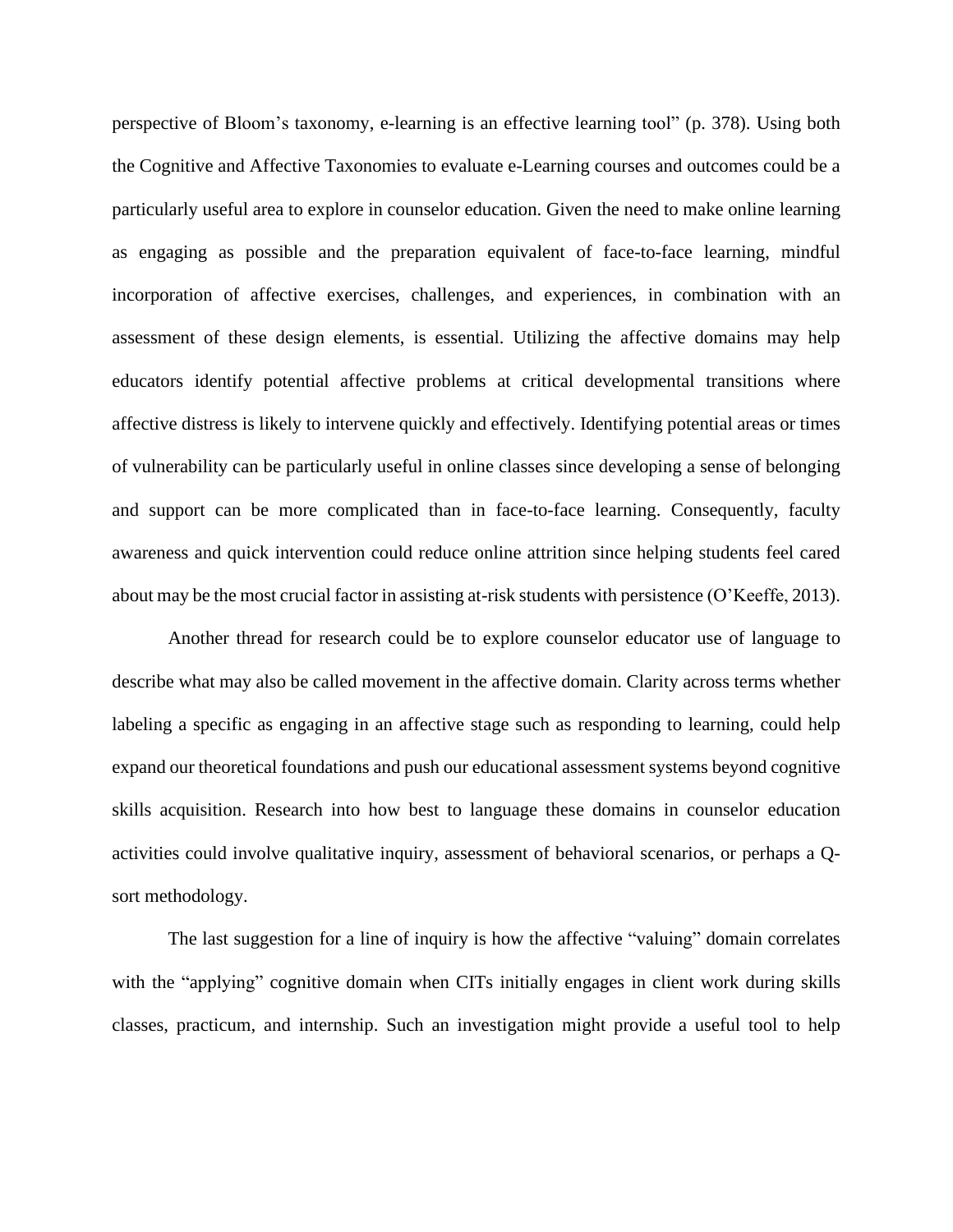counselor educators identify affective challenges that block CIT progress through the crucial developmental process of overcoming anxiety and increasing self-efficacy.

### **Conclusion**

As counselor educators grow in understanding effective pedagogical practices within counselor education, knowledge and use of Krathwohl and colleagues' (1964) Affective Domains seems a natural fit for a profession built primarily on the effect of affect with our clients. Interestingly, MI might also prove a useful resource in this effortsit helpsresolve affective barriers and is starting to be utilized in educational settings (Strait et al., 2012; Terry et al., 2013). Because Bloom's Taxonomy already includes the complimentary and corresponding affective domains designed to help educators conceptualize and assist students during the developmental journey through the cognitive domains, the next step would be to incorporate them into learning activities in a way that they can be utilized and then assessed.

Since Bloom's cognitive domains are already widely and effectively utilized, perhaps it is time for counselor educators, professionals who are fundamentally experts in affect, to use the affective domains in conjunction with the cognitive domains so often seen in student learning outcomes. By studying the correlation between the cognitive and affective domains, and further researching the impact of both on the development of CITs, counselor educators can embrace a best practice approach to their work within the already established and widely utilized structure of Bloom's Taxonomy. Further research will help to solidify the place of affective taxonomies in the world of counselor education and help counselor educators to better meet the developmental needs of CITs during emotionally challenging transitions on the journey toward a mature professional counselor identity.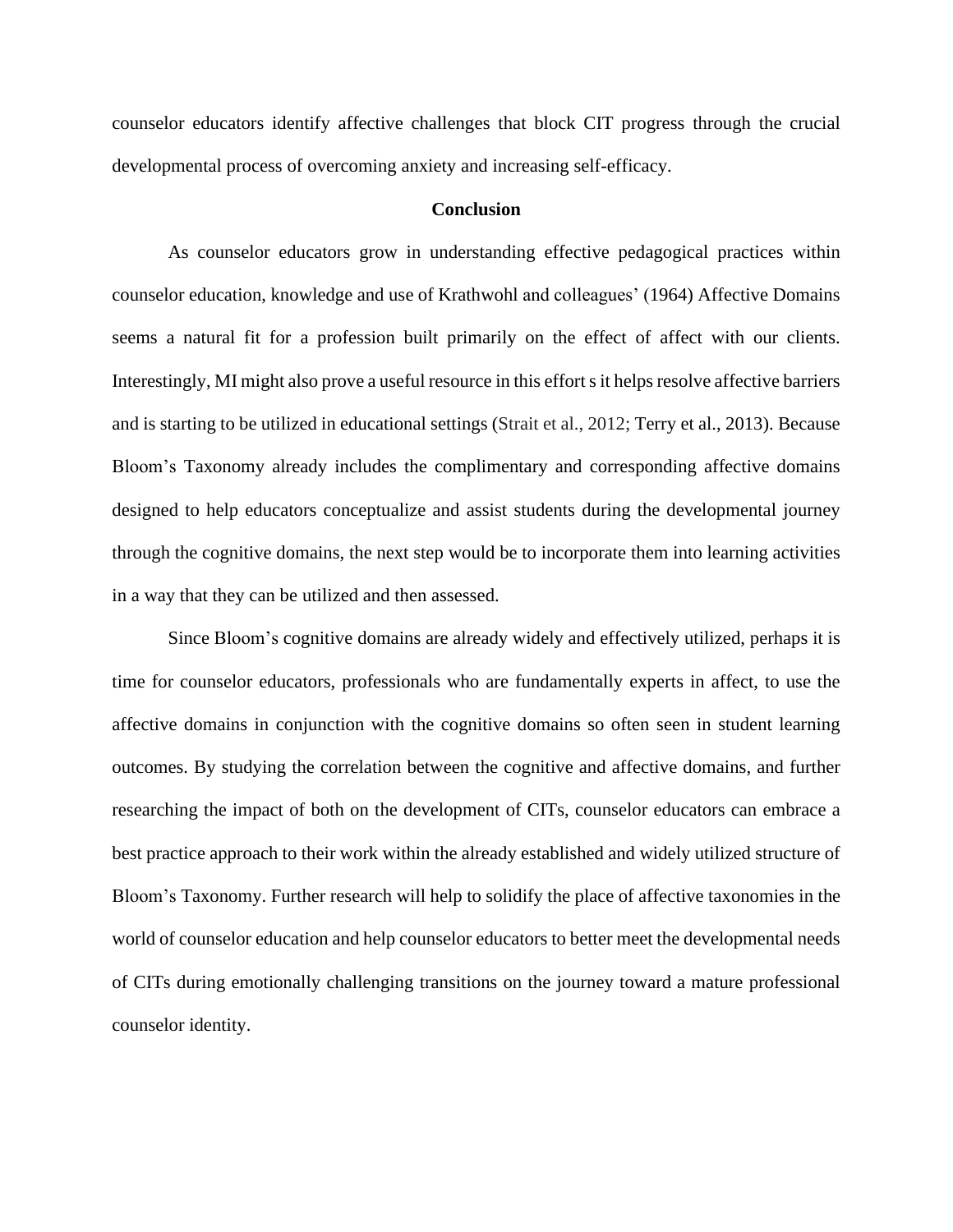#### References

- Akos, P., Wasik, S. Z., McDonald, A., Soler, M., & Lys, D. (2019). The challenge and opportunity of competency‐based counselor education. *Counselor Education & Supervision*, *58*(2), 98- 111. doi:1002/ceas.12134
- Anderson, L. W., Krathwohl, D. R., Airasian, P. W., Cruikshawk, K. A., Mayer, R. E. Pintrich, P. R., . . . & Wittrock, M. C. (Eds.). (2001). *A taxonomy for learning, teaching, and assessing: A revision of Bloom's taxonomy of educational objectives* (abr. ed.). New York, NY: Longhorn.
- Bloom, B. S., Engelhart, M. D., Furst E. J., Hill, W. H., & Krathwohl, D. R. (1956). *Taxonomy of educational objectives: Handbook I: Cognitive domains.* New York, NY: David McKay.
- Brewer, P. D., & Brewer, K. L. (2010). Knowledge management, human resource management, and higher education: A theoretical model. *Journal of Education for Business, 85*(6), 330- 335. doi:10.1080/08832321003604938
- Choate, L. H., & Granello, D. H. (2006). Promoting student cognitive development in counselor preparation: A proposed expanded role for faculty advisers. *Counselor Education & Supervision*, *46*(2), 116-130. doi: 10.1002/j.1556-6978.2006.tb00017.x
- Clark, D. **(**2015). *Learning domains of Bloom's taxonomy*. Retrieved from http://www.nwlink.com/~donclark/hrd/bloom.html
- Council for Accreditation of Counseling and Related Educational Programs [CACREP]. (2016). *2016 standards for accreditation.* Alexandria, VA: Author. Retrieved from http://www.cacrep.org/wp-content/uploads/2017/08/2016-Standards-with-citations.pdf
- Del-Ben, C. M., Machado, V. F., Madisson, M. M., Resende, T. L., Valério, F. P., & Troncon, L. E. D. A. (2013). Relationship between academic performance and affective changes during the first year at medical school. *Medical Teacher*, *35*(5), 404-410. doi:10.3109/0142159X.2013.769675
- Dollarhide, C. T. (2013). Using a values-based taxonomy in counselor education. *Counseling and Values*, *58*(2), 221-236. doi[:10.1002/j.2161-007X.2013.00035.x](https://doi.org/10.1002/j.2161-007X.2013.00035.x)
- Doumas, D. M., Miller, R. M., & Esp, S. (2019). Continuing education in motivational interviewing for addiction counselors: Reducing the research‐to‐practice gap. *Journal of Addictions & Offender Counseling*, *40*(1), 36-51. https://doiorg.paloaltou.idm.oclc.org/10.1002/jaoc.12055
- Gibbons, M. M., Cochran, J. L., Springer S. S., & Diambra,J. F. (2013). The human factor: Student reaction to the integration of personal dispositions into a counseling program. *Journal of Humanistic Counseling, 52*(1), 5-22. doi:10.1002/j.2161-1939.2013.00029.x
- Granello, D. H. (2010). Cognitive complexity in practicing counselors: How thinking changes with experience. *Journal of Counseling and Development*, *88*(4), 92-100. doi:10.1002/j.1556- 6978.2002.tb01291.x
- Halawi, L. A., McCarthy, R. V., & Pires, S. (2009). An evaluation of E-learning on the basis of Bloom's taxonomy: An exploratory study. *Journal of Education for Business*, *84*(6), 374- 380. [doi:10.3200/JOEB.84.6.374-380](javascript:popUpPublisher()
- Harrow, A. J. (1972). *A taxonomy of psychomotor domain: a guide for developing behavioral objectives*. New York, NY: David McKay.
- Hoskins, C. M., & Goldberg, A. D. (2005). Doctoral student persistence in counselor education programs: Student-program match. *Counselor Education & Supervision*, *44*(3), 175-188. doi:10.1002/j.1556-6978.2005.tb01745.x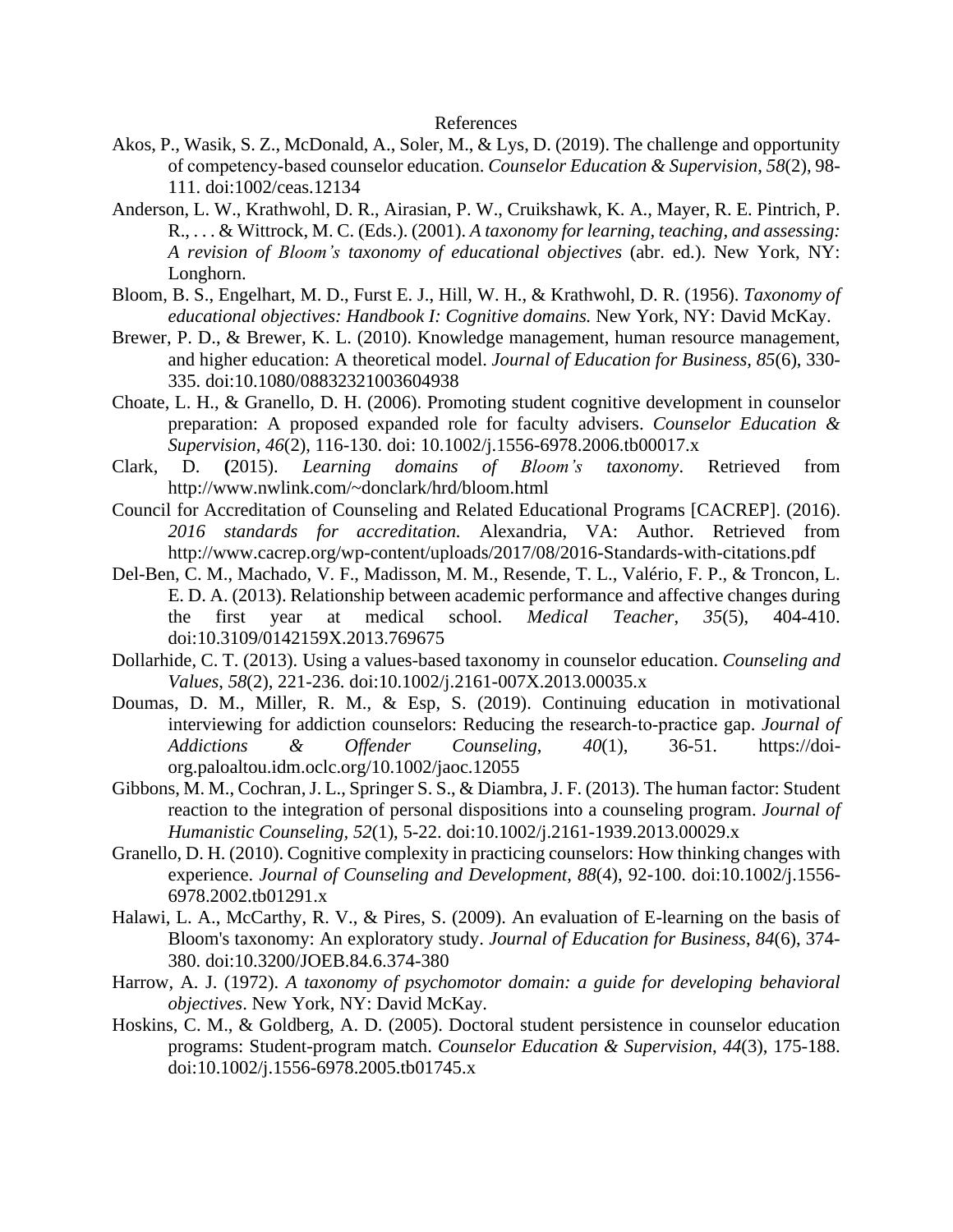- Ivey, A. E., Ivey, M. B., & Zalaquett, C.P. (2018). *Intentional interviewing and counseling: Facilitating client development in a multicultural society* (9th ed.). Belmont, CA: Cengage Learning.
- Jordan, K., & Kelly, W. E. (2011). A preliminary factor analytic investigation of beginning counseling students worries. *Psychology Journal*, *8*(1), 2-10.
- Krathwohl, D. R., Bloom, B. S., & Masia, B. B. **(**1964**)**. *Taxonomy of educational objectives: The classification of educational goals: Handbook II: Affective domain*. Boston, MA: Allyn & Bacon.
- Lynch, D. R., Russell, J. S., Evans, J. C., & Sutterer, K. G. (2009). Beyond the cognitive: The affective domain, values, and the achievement of the vision. *Journal of Professional Issues in Engineering Education & Practice*, *135*(1), 47-56. doi:10.1061/(ASCE)1052- 3928(2009)135:1(47)
- Miller, W. R., & Ronnick, S. (2013) *Motivational interviewing: Helping people change* (3rd ed.). Washington, DC, Guilford Press.
- Nelson, J. S. (2013). Online technology and counseling microskill development: A mixed methods approach. *Dissertation Abstracts International, 75*(01) (UMI No. 3596665).
- Odhabi, H. (2007). Investigating the impact of laptops on students' learning using Bloom's learning taxonomy. *British Journal of Educational Technology*, *38*(6), 1,126-1,131. doi:10.1111/j.1467-8535.2007.00730.x
- O'Keeffe, P. (2013). A sense of belonging: Improving student retention. *College Student Journal*, *47*(4), 605-613. Retrieved from http://search.ebscohost.com.judsonu.idm.oclc.org/login.aspx?direct=true&db=a9h&AN= 93813989&site=ehost-live
- Quinlan, K. M. (2016). Emotions matter in four key relationships in higher education. *College Teaching, 64*(3)*,* 101-111. doi:10.1080/87567555.2015.1088818
- Savickienė, I. (2010). Conception of learning outcomes in the Bloom's taxonomy affective domain. *Quality of Higher Education*, *7,* 37-59.
- Spring, H. (2010). Theories of learning-models of good practice for evidence-based information skills teaching. *Health Information and Libraries Journal, 27*(4), 327-331. doi:10.1111/j.1471-1842.2010.00911.x
- Strait, G. G., Smith, B. H., McQuillin, S., Terry, J., Swan, S., & Malone, P. S. (2012). A randomized trial of motivational interviewing to improve middle school students' academic performance. *Journal of Community Psychology*, *40*(8), 1,032-1,039. doi:10.1002/jcop.21511
- Substance Abuse and Mental Health Services Administration. (1999). *Treatment Improvement Protocol (TIP) 35: Enhancing motivation for change in substance abuse treatment*. Rockville, MD: Author.
- Terry, J., Smith, B., Strait, G., & McQuillin, S. (2013). Motivational interviewing to improve middle school students' academic performance: A replication study. *Journal of Community Psychology*, *41*(7), 902-909. doi:10.1002/jcop.21574
- Torres, A., Frain, M., & Tansey, T. N. (2019). The impact of motivational interviewing training on rehabilitation counselors: Assessing working alliance and client engagement A randomized controlled trial. *Rehabilitation Psychology*, *64*(3), 328-338. doi:10.1037/rep0000267